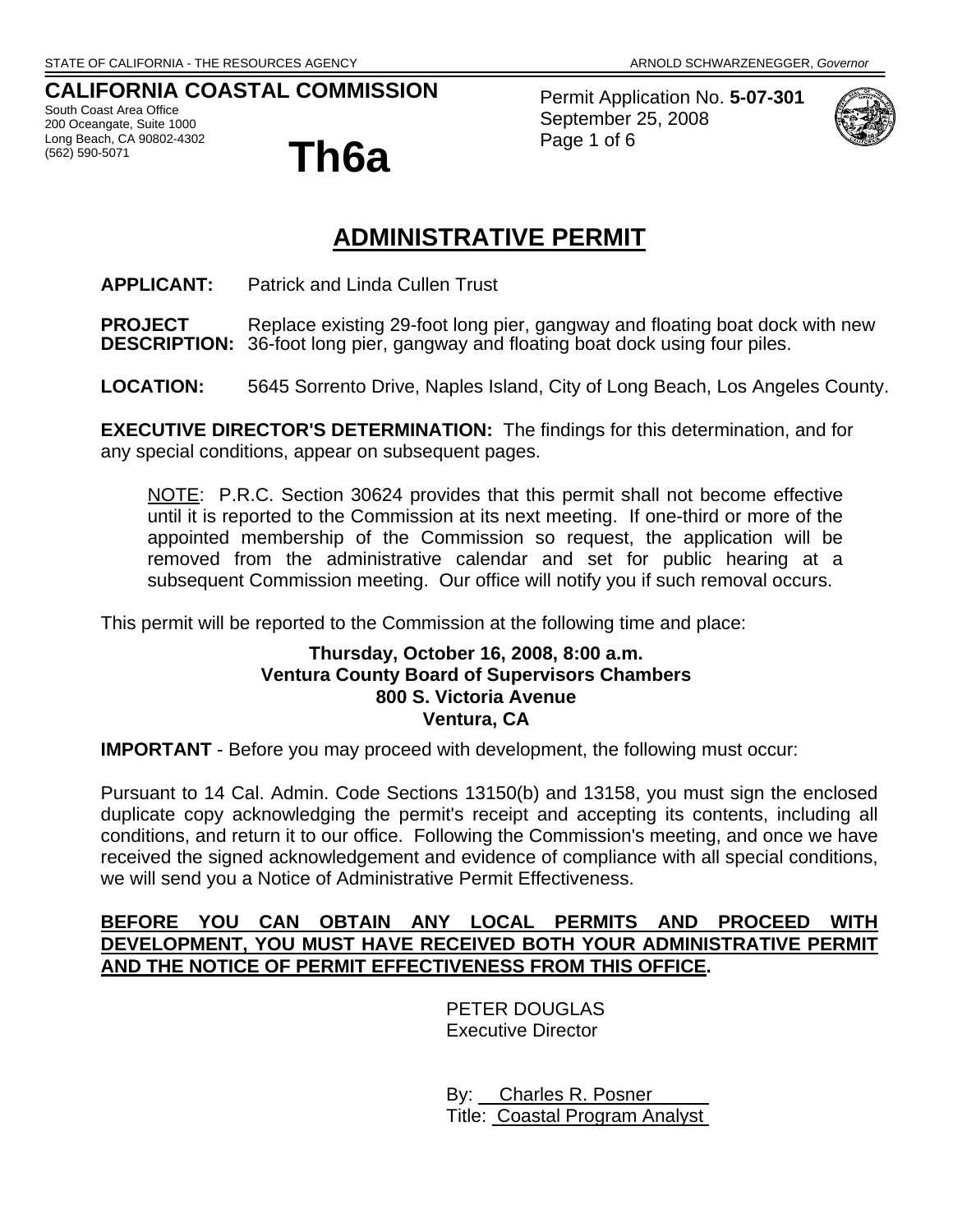# 5-07-301 Page 2 of 6

# **STANDARD CONDITIONS:**

- 1. Notice of Receipt and Acknowledgment. The permit is not valid and development shall not commence until a copy of the permit, signed by the permittee or authorized agent, acknowledging receipt of the permit and acceptance of the terms and conditions, is returned to the Commission office.
- 2. Expiration. If development has not commenced, the permit will expire two years from the date this permit is reported to the Commission. Development shall be pursued in a diligent manner and completed in a reasonable period of time. Application for extension of the permit must be made prior to the expiration date.
- 3. Interpretation. Any questions of intent or interpretation of any term or condition will be resolved by the Executive Director or the Commission.
- 4. Assignment. The permit may be assigned to any qualified person, provided assignee files with the Commission an affidavit accepting all terms and conditions of the permit.
- 5. Terms and Conditions Run with the Land. These terms and conditions shall be perpetual, and it is the intention of the Commission and the permittee to bind all future owners and possessors of the subject property to the terms and conditions.

# **SPECIAL CONDITIONS:** See Page Five.

# **EXECUTIVE DIRECTOR'S DETERMINATION (continued):**

The Executive Director hereby determines that the proposed development is a category of development which, pursuant to PRC Section 30624, qualifies for approval by the Executive Director through the issuance of an Administrative Permit. Subject to Standard and Special Conditions as attached, said development is in conformity with the provisions of Chapter 3 of the Coastal Act of 1976 and will not have any significant impacts on the environment within the meaning of the California Environmental Quality Act. If located between the nearest public road and the sea, this development is in conformity with the public access and public recreation policies of Chapter 3.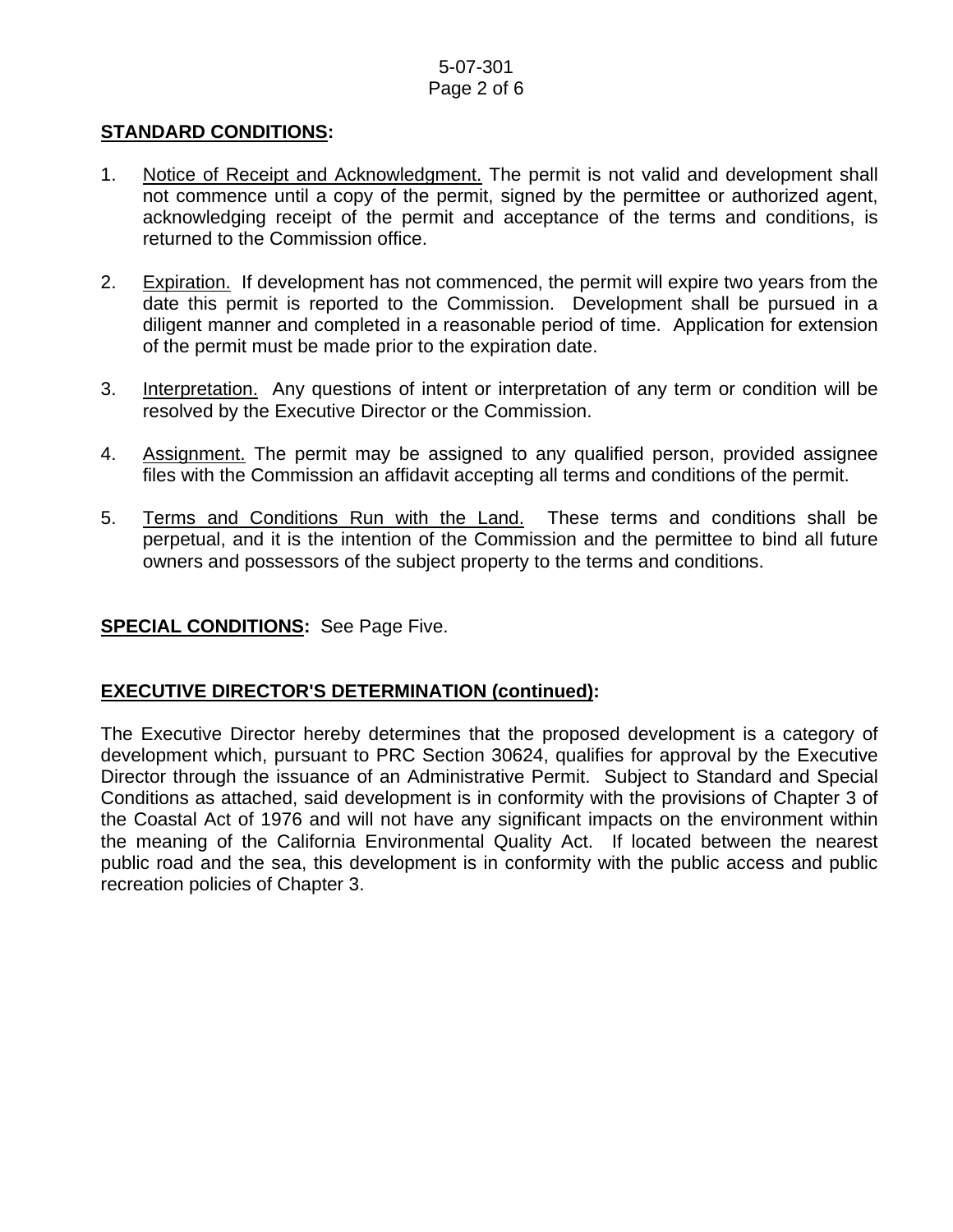#### 5-07-301 Page 3 of 6

# **FINDINGS FOR EXECUTIVE DIRECTOR'S DETERMINATION:**

# **A. Project Description**

The proposed project involves the replacement of a private residential pier and boat dock on Naples Island in southeast Long Beach (See Exhibits). The proposal involves the removal of the existing development at the site, which consists of a 29-foot long pier supported by two Tpiles, a rectangular dock float and two guide piles, and the gangway that connects the dock to the pier (Exhibit #4). The proposed new development involves the construction of a new pier (36 feet long including a 10'x 14' pier platform) supported by two fourteen-inch diameter Tpiles, installation of a new L-shaped floating dock and two concrete guide piles, and a new 3'x 20' gangway to connect the new pier platform to the new dock (Exhibit #5). A total of four piles are proposed (replacing the four existing piles).

The proposed project is in Alamitos Bay, situated between the bay's vertical seawall and the City Pierhead Line (Exhibit #4). The proposed dock is associated with an adjacent singlefamily residence and is for boating recreation purposes. The proposed project will not interfere with the fifteen-foot wide public accessway that exists immediately seaward of the seawall in this location. No eelgrass disturbance is permitted. Although an underwater survey (conducted by Mark Sites on June 29, 2007) found a patch of eelgrass growing on the western edge of the project site between the existing dock and seawall, the proposed project has been designed to avoid any impacts to the mapped eelgrass area. Another underwater survey conducted at the site on July 2, 2007 (by Mark Sites) found no *Caulerpa taxifolia* (invasive aquatic algae) in the project area.

The proposed new pier and its 10'x 14' pier platform comply with the maximum dimensions set forth by the City's specifications for waterfront structures. The two proposed T-piles that would support the new pier and platform, and the two piles for the dock float, are the minimum size and number necessary for structural stability. The proposed project has received an "Approval in Concept" stamp from the City of Long Beach Planning Department and the City of Long Beach Marine Bureau. The applicant is in the process of applying for a permit from the U.S. Army Corps of Engineers.

# **B. Recreational Marine Resources**

The proposed recreational boat dock development and its associated structures are an allowable and encouraged marine related use. The project design includes the minimum sized pilings and the minimum number of pilings necessary for structural stability. There are no feasible less environmentally damaging alternatives available. As conditioned, the project will not significantly adversely impact eelgrass beds and will not contribute to the dispersal of the invasive aquatic algae, *Caulerpa taxifolia*. Further, as proposed and conditioned, the project, which is to be used solely for recreational boating purposes, conforms with Sections 30224 and 30233 of the Coastal Act.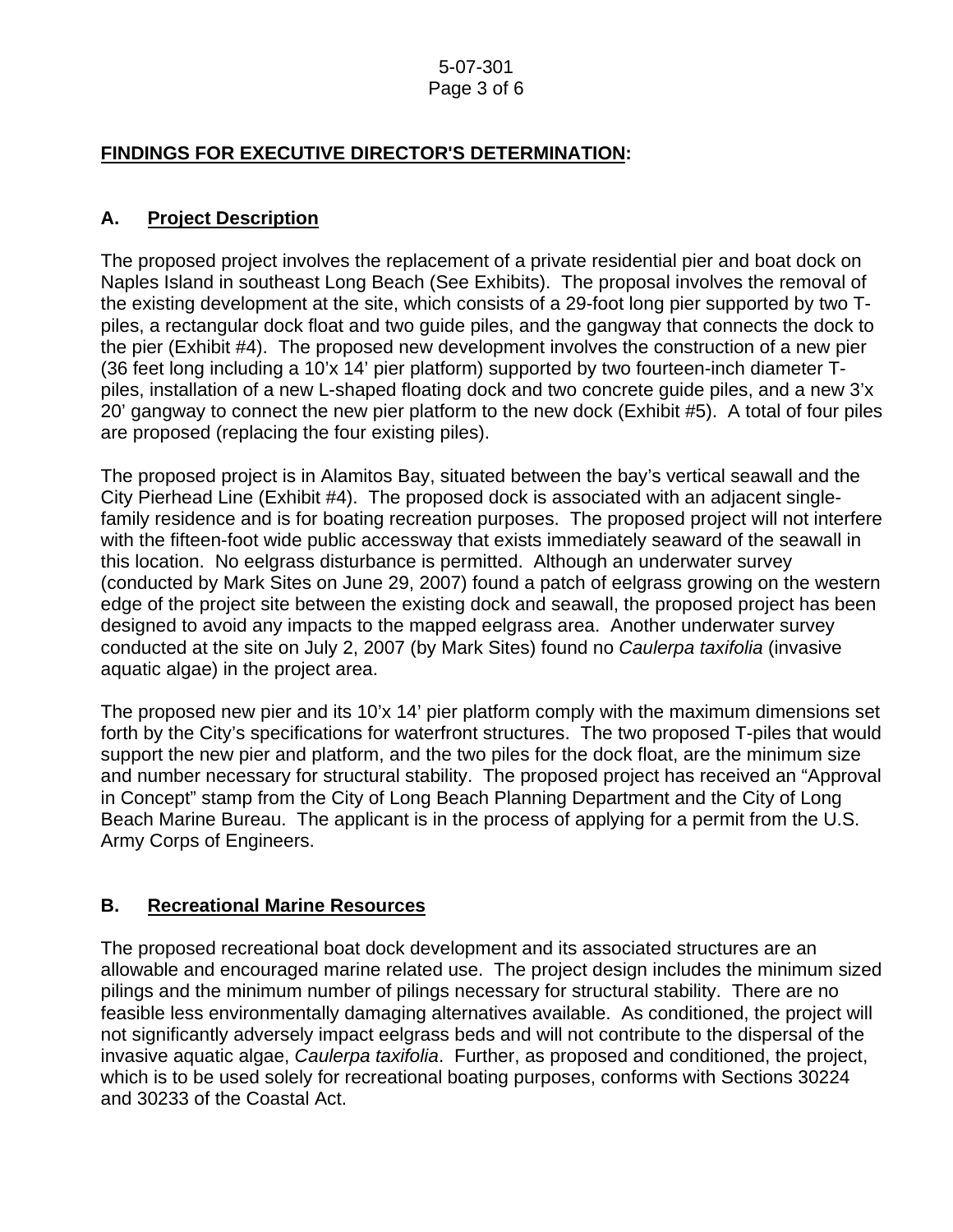# **C. Water Quality**

The proposed dock work will be occurring on or within coastal waters. The storage or placement of construction material, debris, or waste in a location where it could be discharged into coastal waters would result in an adverse effect on the marine environment. To reduce the potential for construction related impacts on water quality, the Commission imposes special conditions requiring, but not limited to, the appropriate storage and handling of construction equipment and materials to minimize the potential of pollutants to enter coastal waters and for the use of on-going best management practices following construction. As conditioned, the Commission finds that the development conforms with Sections 30230 and 30231 of the Coastal Act.

# **D. Public Access**

As conditioned, the proposed development will not have any new adverse impact on public access to the coast or to nearby recreational facilities. Thus, as conditioned, the proposed development conforms with Sections 30210 through 30214, Sections 30220 through 30224, and 30252 of the Coastal Act.

# **E. Local Coastal Program**

A coastal development permit is required from the Commission for the proposed development because it is located within the Commission's area of original jurisdiction. The Commission's standard of review for the proposed development is the Chapter 3 policies of the Coastal Act. The City of Long Beach certified LCP is advisory in nature and may provide guidance. The Commission certified the City of Long Beach LCP on July 22, 1980. As conditioned, the proposed development is consistent with Chapter 3 of the Coastal Act and with the certified LCP for the area.

# **F. California Environmental Quality Act (CEQA)**

As conditioned, there are no feasible alternatives or feasible mitigation measures available which would substantially lessen any significant adverse effect which the activity may have on the environment. Therefore, the Commission finds that the proposed project, as conditioned to mitigate the identified impacts, is the least environmentally damaging feasible alternative and can be found consistent with the requirements of the Coastal Act to conform to CEQA.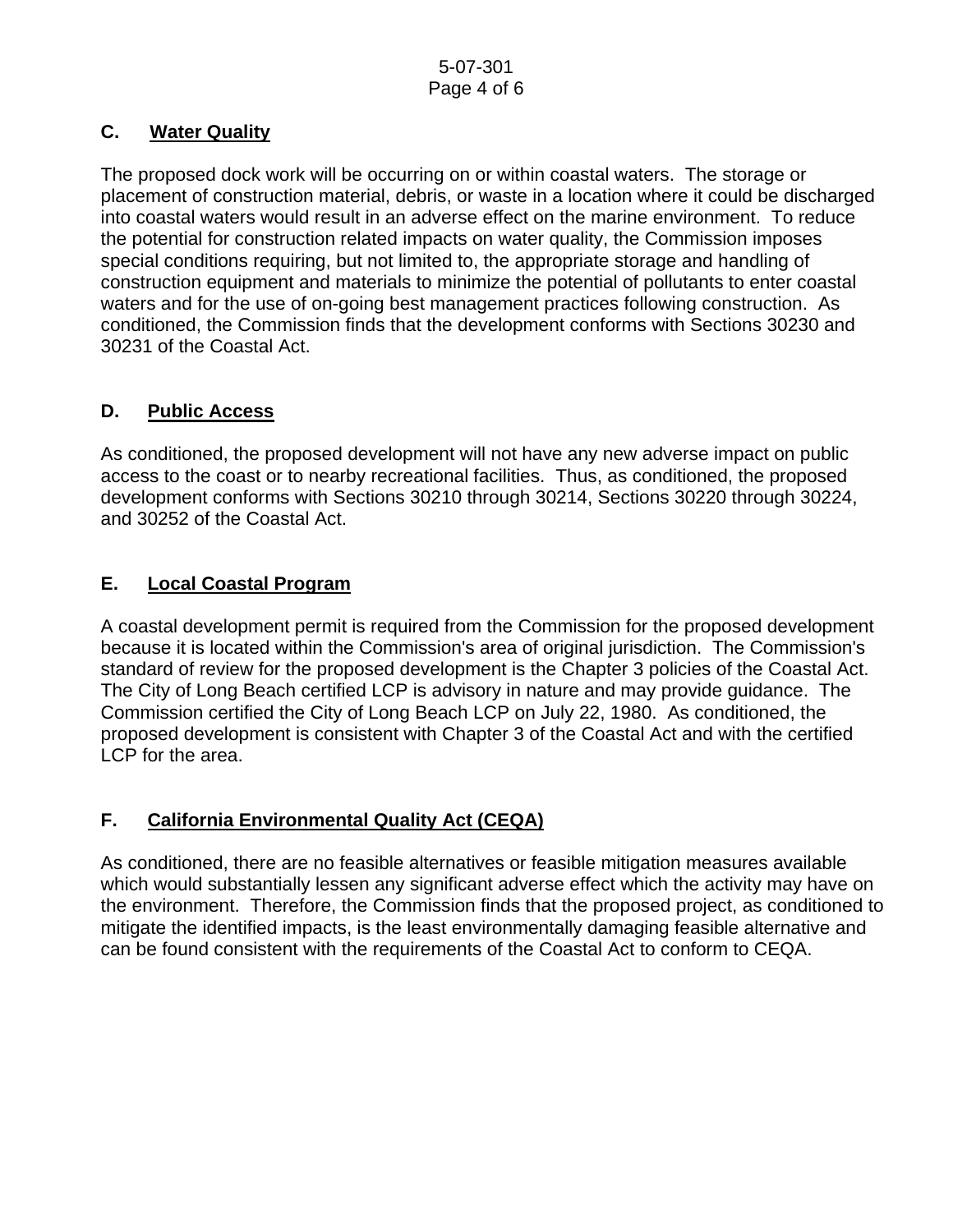#### **SPECIAL CONDITIONS:**

#### **1. Permit Compliance**

 The permitted use of the approved development is for boating related uses only. All development must occur in strict compliance with the proposal as set forth in the application for permit, subject to any special conditions. Any deviation from the approved plans must be submitted for review by the Executive Director to determine whether an amendment to this coastal development permit is required.

# **2. Construction Responsibilities and Debris Removal**

- a) No construction materials, equipment, debris, or waste will be placed or stored where it may be subject to wave, wind, or rain erosion and dispersion.
- b) Any and all construction material shall be removed from the site within ten days of completion of construction and disposed of at an appropriate location.
- c) Machinery or construction materials not essential for project improvements are prohibited at all times in the subtidal or intertidal zones.
- d) Silt curtains will be utilized to control turbidity during removal and placement of all piles. Where permitted, disturbance of the ocean bottom shall be minimized.
- e) Eelgrass shall not be disturbed.
- f) Floating booms will be used to contain debris discharged into coastal waters and any debris discharged will be removed as soon as possible but no later than the end of each day.
- g) Divers will recover non-buoyant debris discharged into coastal waters as soon as possible after loss.
- h) At the end of the construction period, the permittee shall inspect the project area and ensure that no debris, trash or construction material has been left on the shore or in the water, and that the project has not created any hazard to navigation.

#### **3. Best Management Practices (BMP) Program**

By acceptance of this permit, the applicant agrees that the long-term water-borne berthing of boat(s) in the approved dock and/or boat slip will be managed in a manner that protects water quality pursuant to the implementation of the following BMPs.

- a) Boat Cleaning and Maintenance Measures:
	- 1. In-water top-side and bottom-side boat cleaning shall minimize the discharge of soaps, paints and debris.
	- 2. In-the-water hull scraping or any process that occurs under water that results in the removal of paint from boat hulls is prohibited. Only detergents and cleaning components that are designated by the manufacturer as phosphate-free and biodegradable shall be used, and only minimal amounts shall be used.
	- 3. The applicant shall minimize the use of detergents and boat cleaning and maintenance products containing ammonia, sodium hypochlorite, chlorinated solvents, petroleum distillates or lye.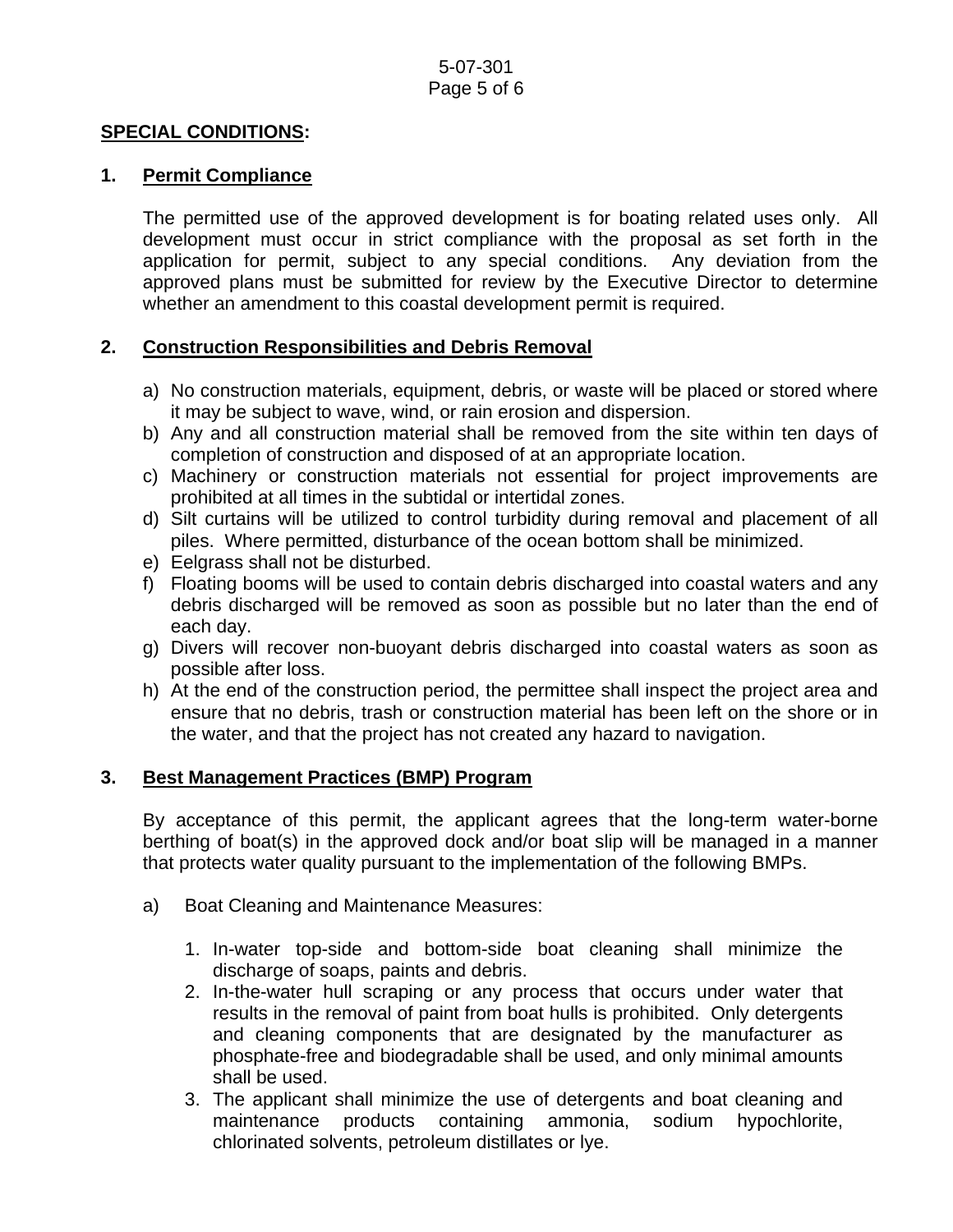b) Solid and Liquid Waste Management Measures:

All trash, recyclables, and hazardous wastes or potential water contaminants, including old gasoline or gasoline with water, absorbent materials, oily rags, lead acid batteries, anti-freeze, waste diesel, kerosene and mineral spirits shall be disposed of in a proper manner and shall not at any time be disposed of in the water or gutter.

c) Petroleum Control Management Measures:

Oil absorbent materials should be examined at least once a year and replaced as necessary. The applicant shall recycle the materials, if possible, or dispose of them in accordance with hazardous waste disposal regulations. The boaters are encouraged to regularly inspect and maintain engines, seals, gaskets, lines and hoses in order to prevent oil and fuel spills. Boaters are also encouraged to use preventive engine maintenance, oil absorbents, bilge pump-out services, or steam cleaning services as much as possible to clean oily bilge areas. Clean and maintain bilges. Do not use detergents while cleaning. The use of soaps that can be discharged by bilge pumps is discouraged.

#### **4. Public Access along the Waterway**

The applicant shall not interfere with public access along the shoreline area located seaward of the applicant's private property.

# **ACKNOWLEDGMENT OF PERMIT RECEIPT/ACCEPTANCE OF CONTENTS:**

\_\_\_\_\_\_\_\_\_\_\_\_\_\_\_\_\_\_\_\_\_\_\_\_\_\_\_\_ \_\_\_\_\_\_\_\_\_\_\_\_\_\_\_\_\_\_\_\_\_\_

I/We acknowledge that I/we have received a copy of this permit and have accepted its contents including all conditions.

Applicant's Signature Date of Signing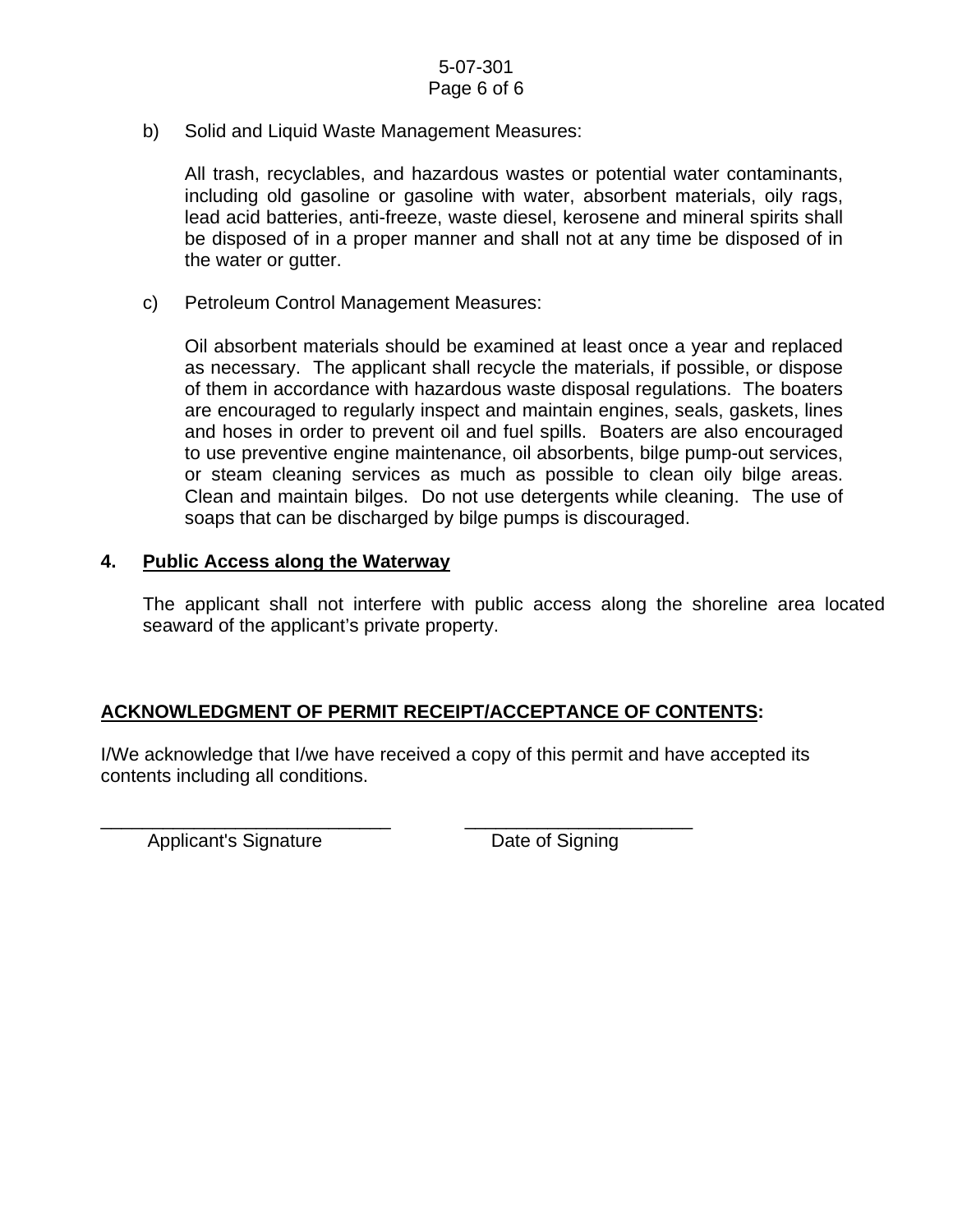# **City of Long Beach**

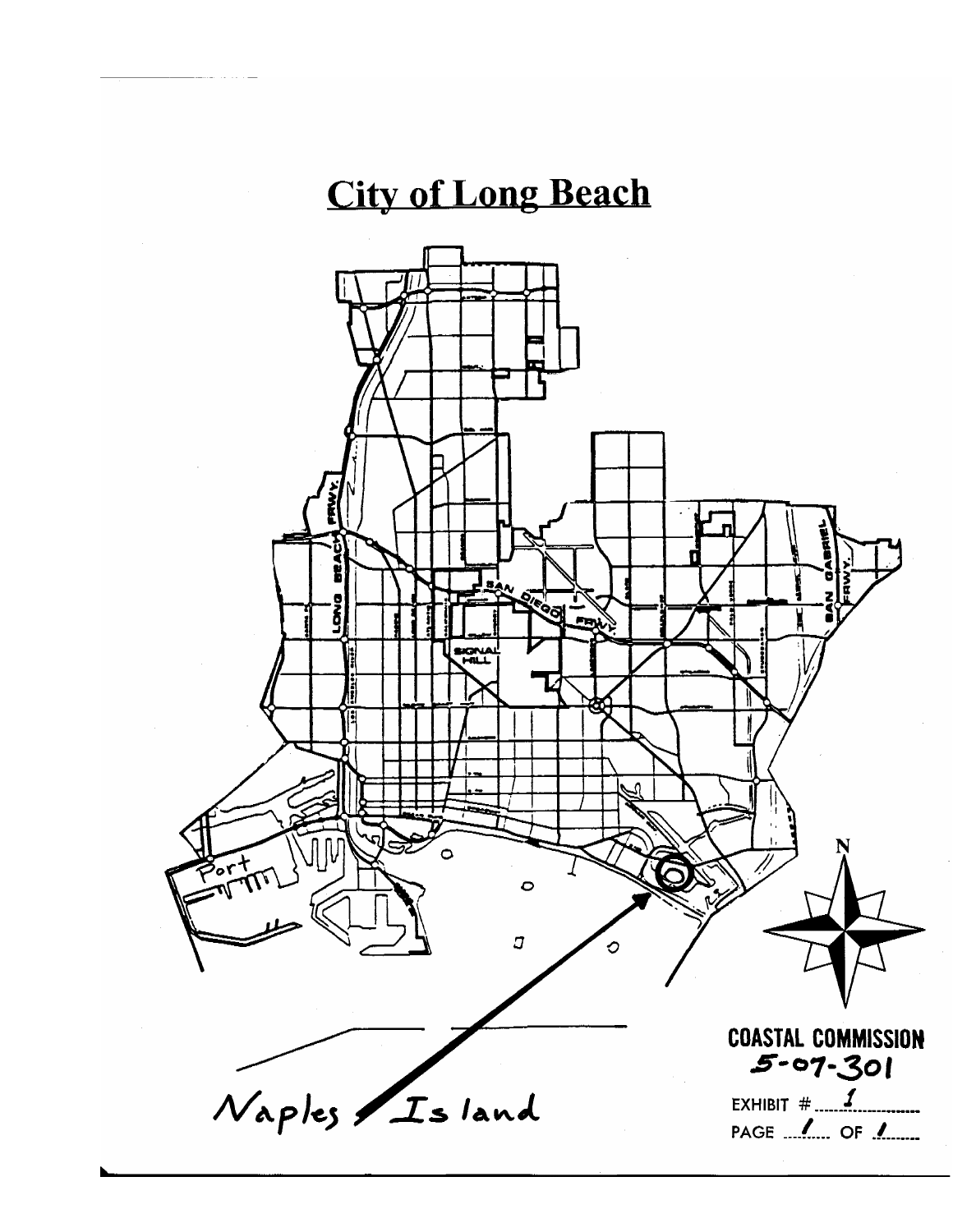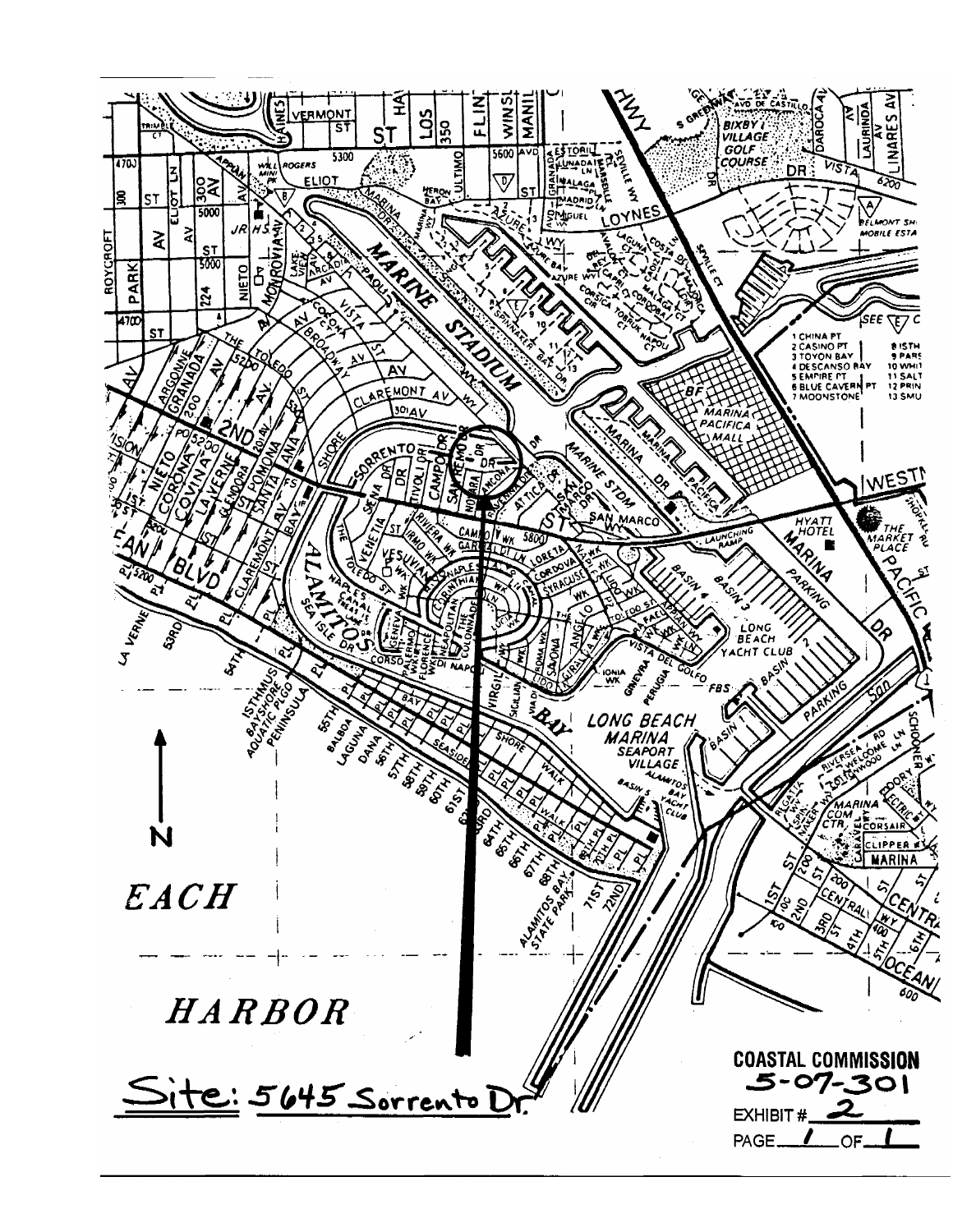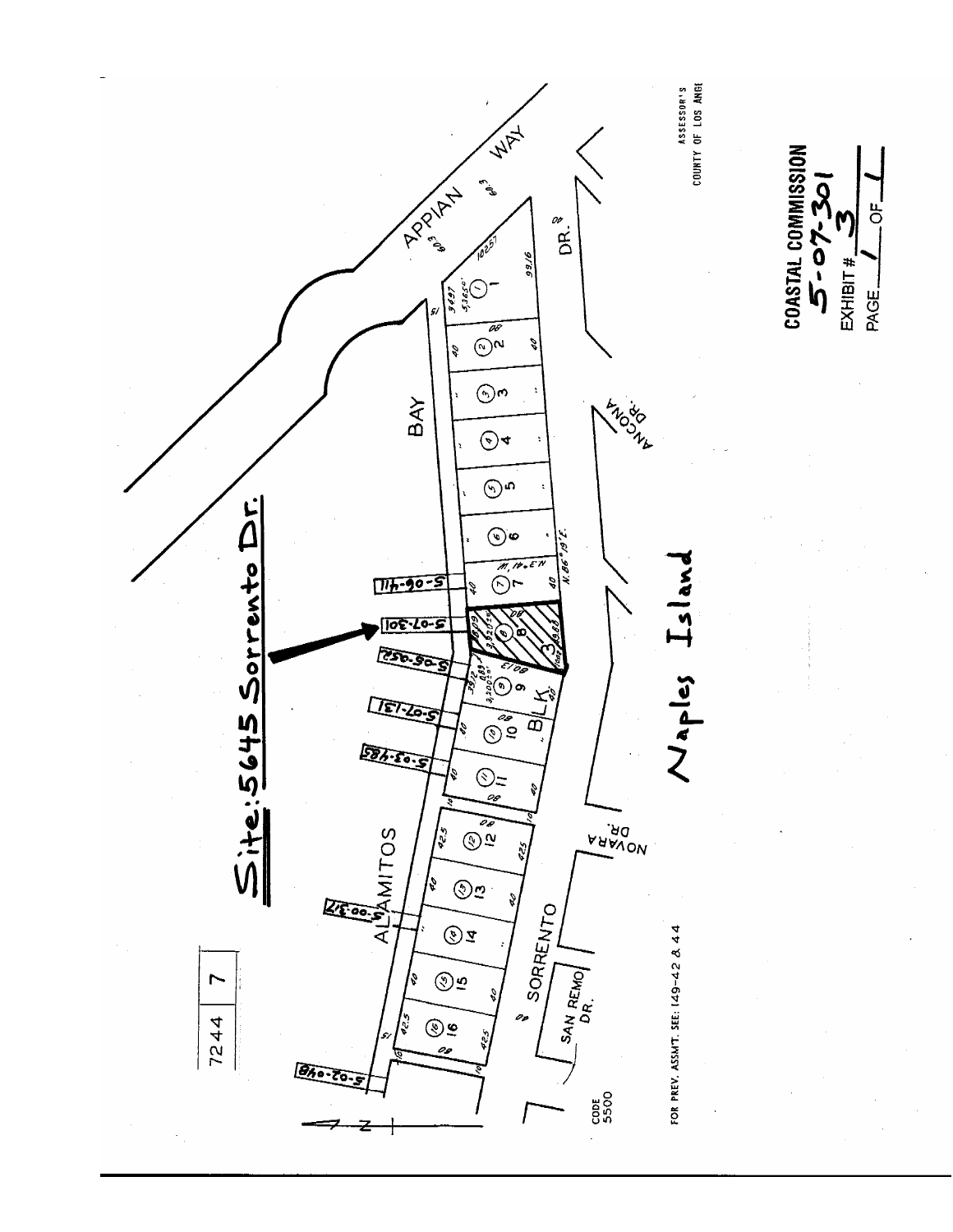